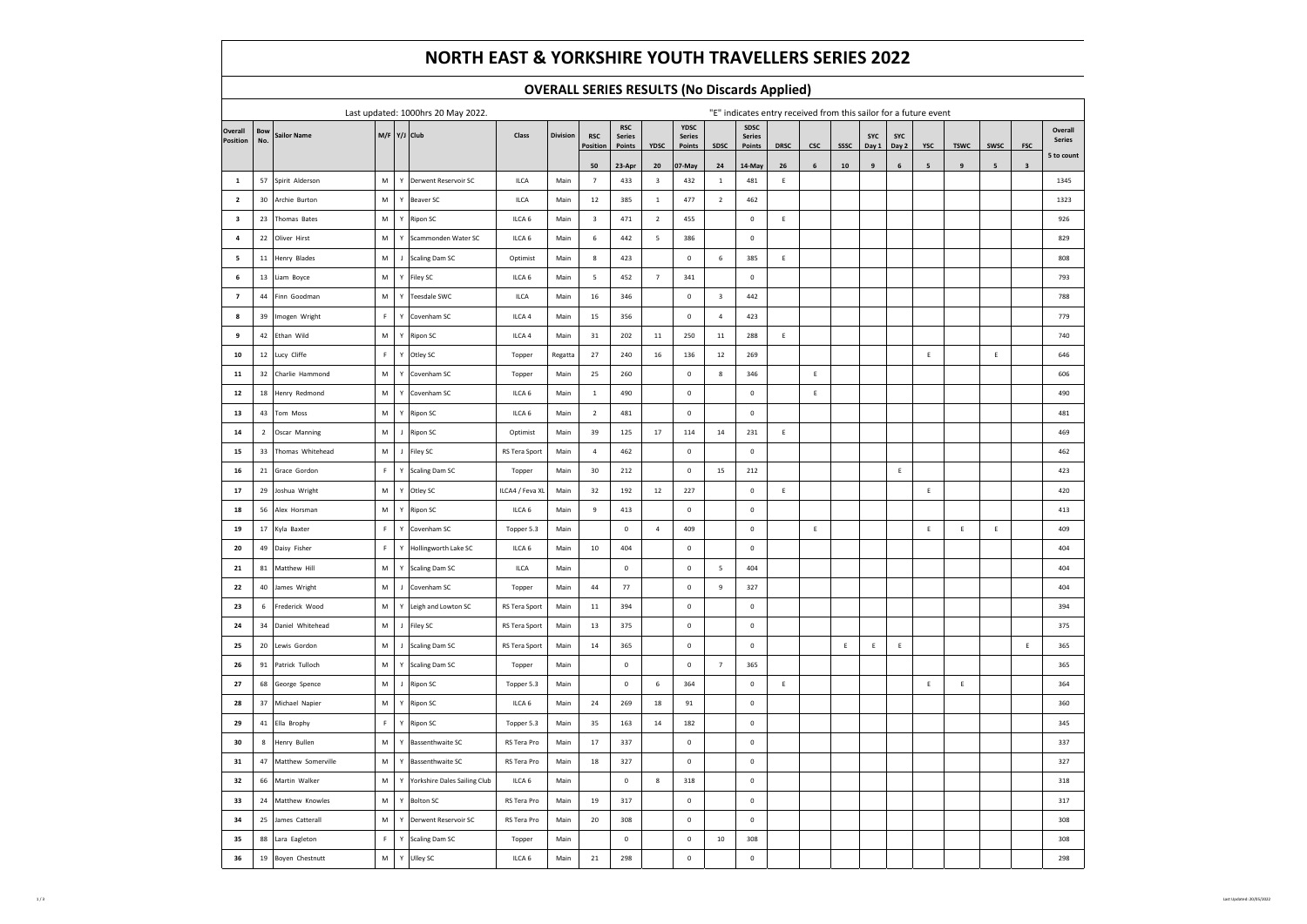# **NORTH EAST & YORKSHIRE YOUTH TRAVELLERS SERIES 2022**

### **OVERALL SERIES RESULTS (No Discards Applied)**

|          |                         |                                     | Last updated: 1000hrs 20 May 2022. | "E" indicates entry received from this sailor for a future event |                                |                   |                 |            |                             |      |                       |        |                       |             |             |             |             |             |                |             |             |              |                      |
|----------|-------------------------|-------------------------------------|------------------------------------|------------------------------------------------------------------|--------------------------------|-------------------|-----------------|------------|-----------------------------|------|-----------------------|--------|-----------------------|-------------|-------------|-------------|-------------|-------------|----------------|-------------|-------------|--------------|----------------------|
| Overall  | Bow                     | <b>Sailor Name</b>                  |                                    |                                                                  | M/F Y/J Club                   | Class             | <b>Division</b> | <b>RSC</b> | <b>RSC</b><br><b>Series</b> |      | YDSC<br><b>Series</b> |        | SDSC<br><b>Series</b> |             |             |             | <b>SYC</b>  | SYC         |                |             |             |              | Overall              |
| Position | No.                     |                                     |                                    |                                                                  |                                |                   |                 | Position   | Points                      | YDSC | Points                | SDSC   | Points                | <b>DRSC</b> | csc         | SSSC        | Day 1       | Day 2       | YSC            | <b>TSWC</b> | <b>SWSC</b> | <b>FSC</b>   | Series<br>5 to count |
|          |                         |                                     |                                    |                                                                  |                                |                   |                 | 50         | 23-Apr                      | 20   | 07-May                | 24     | 14-May                | 26          | 6           | 10          | 9           | 6           | $5\phantom{a}$ | 9           | 5           | $\mathbf{3}$ |                      |
| 37       | 67                      | Alice Carter                        | F                                  |                                                                  | Y Yorkshire Dales Sailing Club | ILCA 6            | Main            |            | $\pmb{0}$                   | 9    | 295                   |        | $\mathbf 0$           |             |             |             |             |             |                |             |             |              | 295                  |
| 38       | 35                      | Rosie Morrison                      | $\mathsf F$                        |                                                                  | Y Ripon SC                     | ILCA 6            | Main            | 22         | 288                         |      | $\mathbb O$           |        | $\mathbf 0$           |             |             |             |             |             |                |             |             |              | 288                  |
| 39       | $\overline{\mathbf{3}}$ | Molly Wilson                        | $\mathsf F$                        |                                                                  | J Filey SC                     | RS Tera Sport     | Main            | 23         | 279                         |      | $\mathbf 0$           |        | $\mathbf 0$           |             | $\mathsf E$ | $\mathsf E$ | E           |             |                | E           | E           |              | 279                  |
| 40       | 58                      | Euan Cook                           | ${\sf M}$                          | Y                                                                | <b>West Riding SC</b>          | Topper 5.3        | Main            |            | $\mathbf 0$                 | 10   | 273                   |        | $\mathbf 0$           |             |             |             |             |             |                |             |             |              | 273                  |
| 42       | 36                      | Matthew Boatman                     | M                                  |                                                                  | J Sunderland YC                | RS Tera Sport     | Main            | 26         | 250                         |      | $\mathbf 0$           |        | $\mathbf 0$           | $\mathsf E$ |             | Ε           | $\mathsf E$ | $\mathsf E$ |                | $\mathsf E$ |             | E            | 250                  |
| 41       | 78                      | Finn Maclay                         | M                                  |                                                                  | Y Otley SC                     | ILCA              | Main            |            | $\mathbf 0$                 |      | $\mathbb O$           | 13     | 250                   |             |             |             |             |             |                |             |             |              | 250                  |
| 43       | 27                      | Henry Kirkpatrick                   | M                                  |                                                                  | Y Bassenthwaite SC             | RS Tera Pro       | Main            | 28         | 231                         |      | $\mathbf 0$           |        | $\mathbf 0$           |             |             |             |             |             |                |             |             |              | 231                  |
| 44       | 69                      | Joshua Wright & Tom Hoggett         | M                                  |                                                                  | Y Otley SC / YDSC              | Feva XL           | Main            |            | $\mathbf 0$                 | 12   | 227                   |        | $\mathbf 0$           |             |             |             |             |             |                |             |             |              | 227                  |
| 45       | 48                      | Cameron Somerville                  | M                                  |                                                                  | J Bassenthwaite SC             | RS Tera Pro       | Main            | 29         | 221                         |      | $\mathbf 0$           |        | $\mathbf 0$           |             |             |             |             |             |                |             |             |              | 221                  |
| 46       | $\,$ 1 $\,$             | Oliver Robinson                     | M                                  |                                                                  | Y West Riding SC               | Topper 5.3        | Main            |            | $\mathbf 0$                 | 13   | 205                   |        | $\mathbf 0$           |             |             |             |             |             |                |             |             |              | 205                  |
| 47       | 86                      | Johnie Hobdav                       | ${\sf M}$                          |                                                                  | Y Scaling Dam SC               | Pico              | Regatta         |            | $\mathbf 0$                 |      | $\mathbf 0$           | 16     | 192                   |             |             |             |             |             |                |             |             |              | 192                  |
| 48       | 46                      | Ollie Eaton                         | ${\sf M}$                          |                                                                  | Y Ripon SC                     | RS Tera Sport     | Regatta         | 33         | 183                         |      | $\mathbb O$           |        | $\mathbf 0$           |             |             |             |             |             |                |             |             |              | 183                  |
| 49       | 26                      | Thomas Kirkpatrick                  | ${\sf M}$                          | Y                                                                | <b>Bassenthwaite SC</b>        | RS Tera Pro       | Main            | 34         | 173                         |      | $\pmb{0}$             |        | $\mathbf 0$           |             |             |             |             |             |                |             |             |              | 173                  |
| 50       | 105                     | James Graham                        | M                                  |                                                                  | Y Scaling Dam SC               | Topper            | Regatta         |            | $\mathbf 0$                 |      | $\mathbf 0$           | 17     | 173                   |             |             |             |             |             |                |             |             |              | 173                  |
| 51       | 59                      | Jamie Edmondson                     | ${\sf M}$                          |                                                                  | J YDSC & Ripon SC              | Topper 5.3        | Main            |            | $\mathbf 0$                 | 15   | 159                   |        | $\mathbf 0$           |             |             |             |             |             |                |             |             |              | 159                  |
| 52       | $\overline{7}$          | Grace Stockdale                     | $\mathbb F$                        |                                                                  | J Bass SC / Ripon SC           | RS Tera Pro       | Main            | 36         | 154                         |      | $\mathbf 0$           |        | $\mathbf 0$           |             |             |             |             |             |                |             |             |              | 154                  |
| 53       | 87                      | Toby Eagleton                       | ${\sf M}$                          |                                                                  | J Scaling Dam SC               | Optimist          | Regatta         |            | $\mathbf 0$                 |      | $\mathbf 0$           | 18     | 154                   |             |             |             |             |             |                |             |             |              | 154                  |
| 54       | 109                     | Stephen Wright                      | M                                  |                                                                  | J Tynemouth SC                 | Optimist          | Main            |            | $\mathbf 0$                 |      | $\mathbf 0$           | 18     | 154                   | E           |             |             |             |             |                |             |             |              | 154                  |
| 55       | 14                      | Zach Williamson                     | M                                  |                                                                  | J Ripon SC                     | RS Tera Sport     | Main            | 37         | 144                         |      | $\mathbb O$           |        | $\mathbf 0$           |             |             |             |             |             |                |             |             |              | 144                  |
| 57       | 31                      | Isla McKeown                        | $\mathsf F$                        | J                                                                | Gresford SC                    | RS Tera Sport     | Main            | 38         | 135                         |      | $\mathbf 0$           |        | $\circ$               |             |             |             |             |             |                |             |             |              | 135                  |
| 58       | 90                      | Hayden Gridey                       | M                                  |                                                                  | J Scaling Dam SC               | Optimist          | Regatta         |            | $\mathbf 0$                 |      | $\mathbf 0$           | 19     | 135                   |             |             |             |             |             |                |             |             |              | 135                  |
| 56       |                         | 110 Isabella Swan & James Catterall | F/M                                |                                                                  | Y Derwent Reservoir SC         | RS Feva XL        | Main            |            | $\mathbf 0$                 |      | $\mathbf 0$           | 19     | 135                   | $\mathsf E$ |             |             |             |             |                |             |             |              | 135                  |
| 60       | 55                      | Oliver Rickarby                     | M                                  |                                                                  | J Ripon SC                     | Topper 5.3        | Main            | 40         | 115                         |      | $\mathbf 0$           |        | $\mathbf 0$           |             |             |             |             |             |                |             |             |              | 115                  |
| 61       |                         | 102 Poppy Moss                      | $\mathsf F$                        |                                                                  | J Scaling Dam SC / Ripon SC    | Topper 4.2        | Regatta         |            | $\mathbf 0$                 |      | $\mathbf 0$           | 20     | 115                   |             |             |             |             |             |                |             |             |              | 115                  |
| 59       | 112                     | Mortimer Cain                       | ${\sf M}$                          |                                                                  | J Derwent Reservoir SC         | Optimist          | Regatta         |            | $\pmb{0}$                   |      | $\mathbf 0$           | $20\,$ | 115                   | Ε           |             |             |             |             |                |             |             |              | 115                  |
| 62       | $\overline{4}$          | Harry Wilson                        | M                                  |                                                                  | J Filey SC                     | RS Tera Mini      | Regatta         | 41         | 106                         |      | $\mathbb O$           |        | $\mathbf 0$           |             | $\mathsf E$ | Ε           | E           |             |                | $\mathsf E$ | $\mathsf E$ |              | 106                  |
| 65       | 50                      | Isobel Arkle                        | $\mathbb F$                        |                                                                  | J Sunderland YC                | Topper 5.3        | Main            | 42         | 96                          |      | $\mathbf 0$           |        | $\mathbf 0$           |             |             |             |             |             |                |             |             |              | 96                   |
| 64       | 82                      | Emily Hill                          | $\mathbb{R}^+$                     |                                                                  | J Scaling Dam SC               | RS Tera Sport     | Regatta         |            | $\mathbf 0$                 |      | $\mathbf 0$           | 21     | 96                    |             |             |             |             |             |                |             |             |              | 96                   |
| 63       | 113                     | Alanna Starkie                      | ${\sf M}$                          |                                                                  | J Derwent Reservoir SC         | Optimist          | Main            |            | $\mathbf 0$                 |      | $\mathbf 0$           | $21\,$ | 96                    | $\mathsf E$ |             |             |             |             |                |             |             |              | 96                   |
| 66       | 38                      | Ellie Napier                        | F                                  |                                                                  | Y Ripon SC                     | Topper 5.3        | Main            | 50         | 19                          | 19   | 68                    |        | $\mathbf 0$           |             |             |             |             |             |                |             |             |              | 87                   |
| 67       | 45                      | Harriet Newcombe                    | $\mathbb{R}^+$                     |                                                                  | J Ripon SC                     | RS Tera Sport     | Regatta         | 43         | 87                          |      | $\mathbf 0$           |        | $\mathbf 0$           |             |             |             |             |             |                |             |             |              | 87                   |
| 68       | 72                      | Andrew Brown                        | M                                  |                                                                  | J Scaling Dam SC               | RS Tera Sport     | Regatta         |            | $\mathbf 0$                 |      | $\mathbb O$           | 22     | 77                    |             |             |             |             |             |                |             |             |              | 77                   |
| 77       | 114                     | Ruby Tildesley                      | $\mathbb F$                        |                                                                  | Y Derwent Reservoir SC         | Topper            | Main            |            | $\mathbf 0$                 |      | $\mathbf 0$           | 22     | 77                    |             | $\mathsf E$ |             |             |             |                |             |             |              | 77                   |
| 69       | 52                      | Saffy Broxham                       | F                                  |                                                                  | J Ripon SC                     | <b>Topper Taz</b> | Regatta         | 45         | 67                          |      | $\mathbb O$           |        | $\mathbf 0$           |             |             |             |             |             |                |             |             |              | 67                   |
| 71       | 28                      | Jasper Chestnutt                    | ${\sf M}$                          | $\mathbf{L}$                                                     | Ulley SC                       | RS Tera Sport     | Regatta         | 46         | 58                          |      | $\pmb{0}$             |        | $\Omega$              |             |             |             |             |             |                |             |             |              | 58                   |
| 70       |                         | 101 Daniel Westbrook                | M                                  |                                                                  | J Scaling Dam SC               | Optimist          | Regatta         |            | $\pmb{0}$                   |      | $\pmb{0}$             | 23     | 58                    |             |             |             |             |             |                |             |             |              | 58                   |